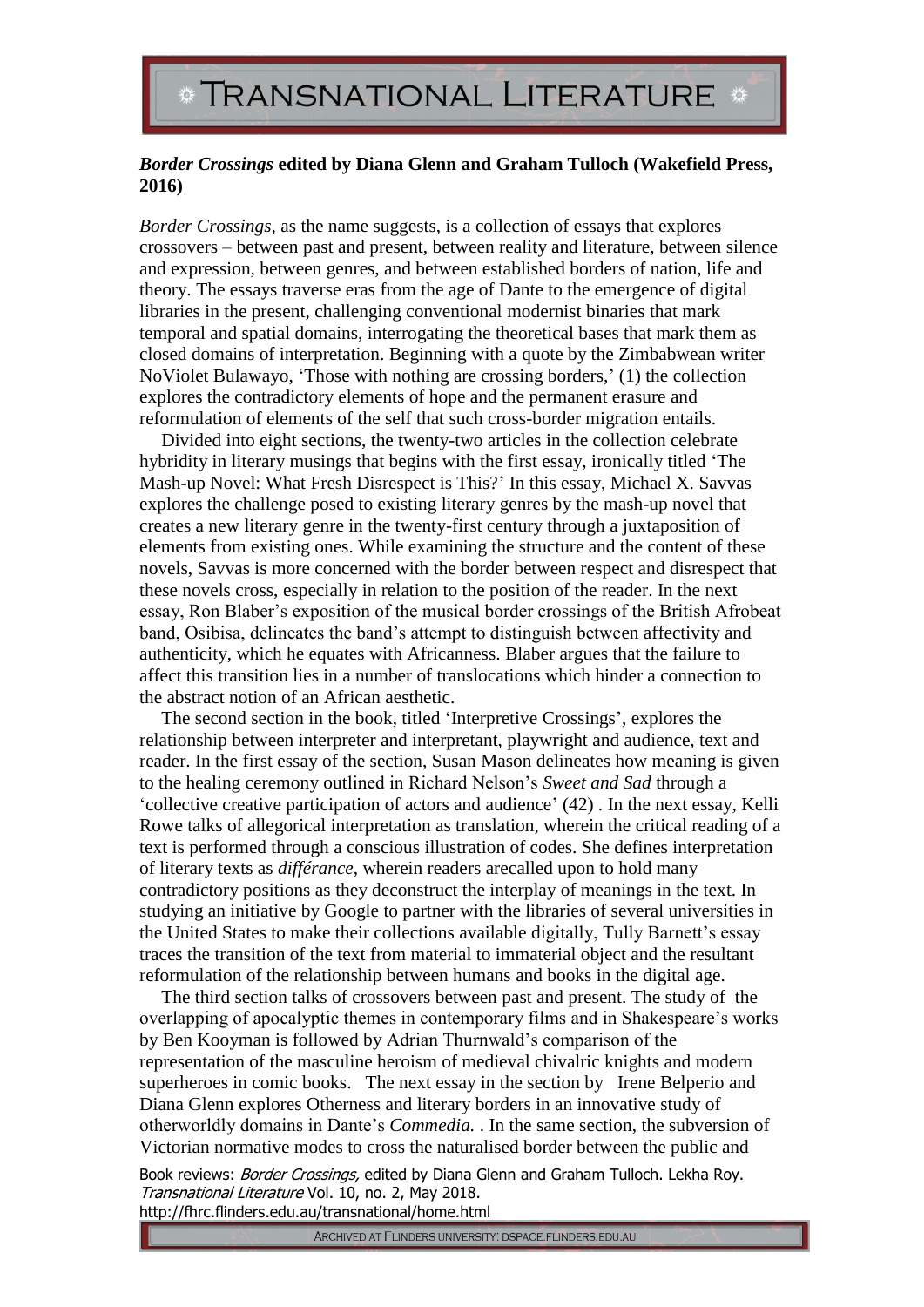private worlds forms the central idea of Lauren Butterworth's study of Sarah Waters's *Affinity.* The essays in the section themselves move back and forth in time, thus transcending the limiting effects of literary temporality.

The fourth section in the collection comprises two essays that are a reimagining of the borders of nation and its representation. The first essay, by Sue Hosking, is a critical juxtaposition of true-life stories as discovered in a booklet printed in Calcutta in 1891, and fictional and cinematic representations of India which she terms 'ambiguous allure' (120). The second essay, by Fran Bryson, examines the similarities and differences that govern the authorial motive in the works of six authors who wrote travelogues about Brazil. Both these essays examine the overlapping of borders between fiction and reality in writing about a country and its people. In a revisiting of the colonial *Raj*, India is seen as a saviour to the First World in Hosking's essay, while Brazilian social life, with all its ironic undertones, supersedes the Darwinian exposition of the natural world in Bryson's study of the various facets of life that travellers to the country described.

The fifth section in the collection, titled 'Crossovers Between Real Life, Art and Fiction', brings together three essays that study the impossibility of these three spheres existing as mutually exclusive with clearly defined borders. Emily Sutherland's essay studies the emotional divide crossed by fiction and non-fiction talking of the same subject, whether metaphorically or in reality, and concludes that there is no clear emotional border that demarcates the two. Gay Lynch explores Berlin crossings by Funder and Sornig in their fiction, delineating the historical schisms that exist just underneath the surface to make the city a postmodern simulacrum of the many crossings that it represents, both physical and metaphorical. Chelsea Avard's essay concludes the section by proving the inseparability of the artist and the subject through an examination of the projection of the intersubjectivity of the dichotomous relationship of the self and other in Alex Miller's *The Sitters.*

The idea of imaginary borders is extended into the two essays in the next section, titled 'Creative Writers and Border Crossings'. This includes Dennis Wild's insightful essay on the porous borders between silence and creative forms of expression. Terming his own literary journey an exploration, he traces the role of the memory in creating a coherent narrative that finds expression in varied literary genres. Mary Lynn Mather, on the other hand, traces the transnational author's quest for identity through characters that voice her own uneasiness at displacement. Both these essays trace the creative process as intensely personal, portrayed through different narrative techniques.

The last two sections, on 'Transcultural Passages' and 'Transnational Border Crossings', deal with specific incidents of border crossing reflected in literature and films. Thus, while Laura Lori argues that there is a continuous space-time crossing between the colonial past and the postcolonial present, Chloé A. Gill-Khan explores what happens when diasporic citizens refuse to remain suspended between two conflicting borders, choosing instead to free themselves from mourning. Arianna Dagnino's essay on the novel as a literary mutant, a *créole* form, studies the emergence of the transcultural novel at the edges, countering exotic stereotypes through territorial heterogeneity. The resultant polyglossia, she argues, has made possible the destabilising of the dominant language, contributing to an 'identity mobility' (215) reflected in the geographical settings of the novel, and a deconstruction of one's cultural identity. In the same section, Stefano Bona explores

Book reviews: Border Crossings, edited by Diana Glenn and Graham Tulloch. Lekha Roy. Transnational Literature Vol. 10, No. 2, May 2018. http://fhrc.flinders.edu.au/transnational/home.html

ARCHIVED AT FLINDERS UNIVERSITY: DSPACE.FLINDERS.EDU.AU